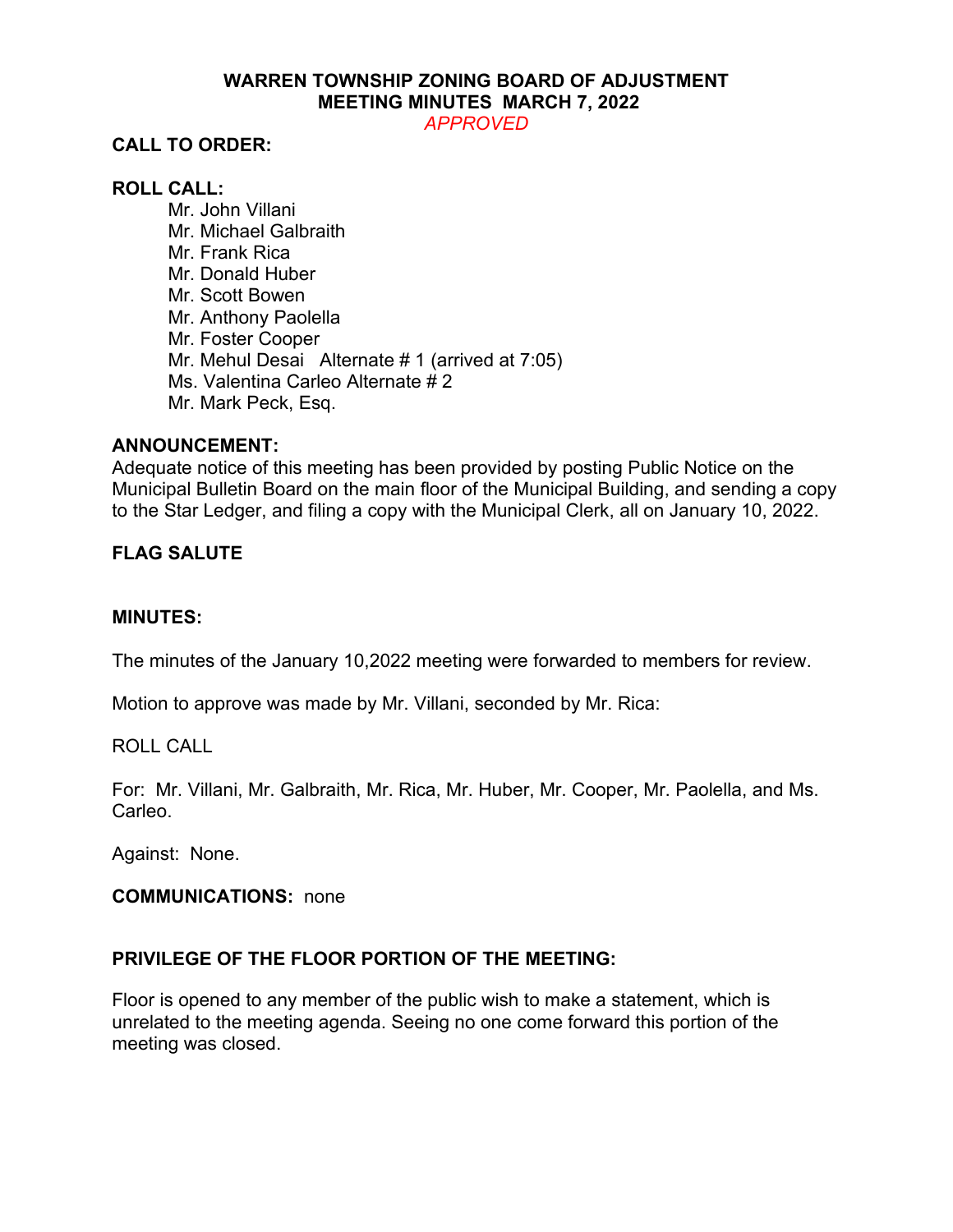### **RESOLUTIONS:**

**CASE BA 20-05 Zhengyuan Education USA, LLC** Block 71 Lot 66 Minor Site Plan with Use Variance (not meeting all conditions of conditional use)

Motion was made by Mr. Villani, seconded by Mr. Galbraith.

For: Mr. Villani, Mr. Galbraith, Mr. Rica, Mr. Huber, Mr. Cooper, Mr. Paolella.

Against: None.

#### **AGENDA CASE APPLICATIONS:**

CASE BA 19-07 Maddy Realty LLC Block 212/lot 20.01 Variance Use—Hotel Carried from September 21, 2020, November 2,2020, and December 7, 2020, March 1, and April 5, 2021, June 7, and August 2 2021, October 4, 2021 meetings.

Mr. Jay Bohn, attorney for the applicant, came forward. There have been revised plans submitted and the witnesses will come back with regard to those changes. Mr. Frank Cretella, principal for the applicant; Mr. Jeff Fleisher, architect; and Chris Nusser, the engineer and planner. They have all been sworn.

Mr. Cretella came up and he is a principal of Landmark Hospitality and Maddy is one of the properties they have. The applicant has tried to address concerns. One floor has been removed and it appears as a two-story building from the front and is below the 25 ft limit. There is no parking deck under the building. There are rooms below and the driveway is eliminated in the rear of the building and the pedestrian path in the rear. The building sits as the lowest building on the property. It is not seen from behind the property. The building was slid up off the hillside and is up to the setback line and the building is extended back to the existing building, the Gallery, which is now right behind it and it is tied together. There is more interior travel for the hotel guests. The hotel is only open for event participants. The arrival of guests will be staggered, as well as guests leaving. They have worked with the Fire Marshall and they have come to agreements with him. There is a driveway in the front of the building and is more in the center of the property. The reflecting pond that is currently on the property will be eliminated. There was never a swimming pool or a rooftop bar included on the plans, although the paper had said there was. There are terrace gardens and more trees will be planted and buffering the roadway. Now there will be less trees that will be taken down from 50 trees with previous plan to about half that. The room count has gone up to 66. If two events at a time occur this will accommodate them. There are no balconies on the rooms.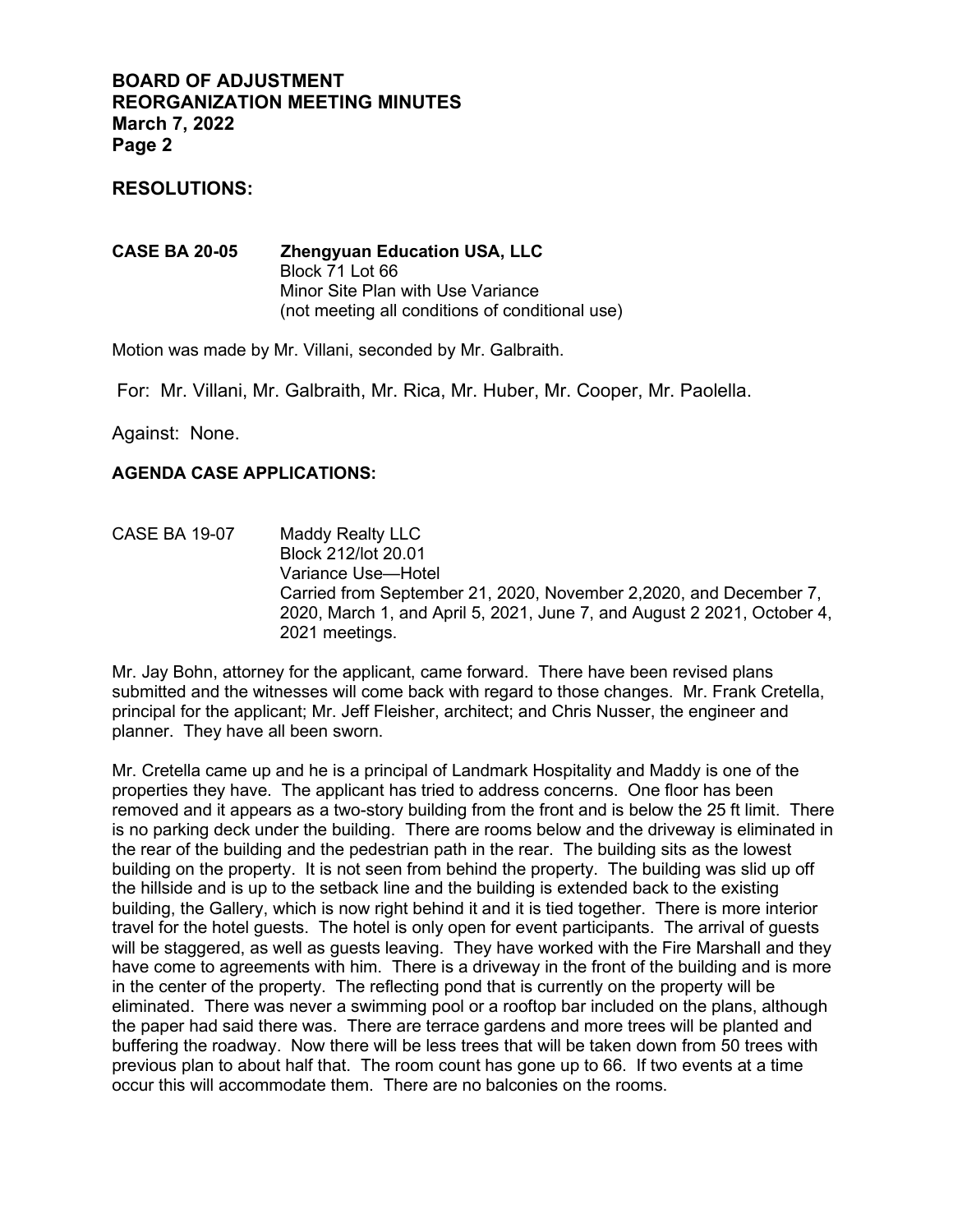Mr. Cooper asked if the board had any questions. Mr. Huber was satisfied with the Fire Marshall responses. Mr. Chadwick asked about if someone was having dinner and wanted to stay over (not attended an event) and was it an option. Mr. Cretella said if the hotel was open for an event he would have said yes, but he will agree that it will only be for event guests. Mr. Chadwick asked about mechanicals possibly being on the roof. The design has not been completed for that. There is still a height variances with the rear height averaged.

Mr. Cooper opened to the public for any questions for Mr. Cretella. Mr. Dan Kline, from Herold Law, representing the objectors of the application came forward. Mr. Kline asked if since there are 16 additional rooms will they be hiring additional personnel. Mr. Cretella did not think so. The employees will park on site and those spaces have been taken into account. There is no kitchen in the hotel, but a continental breakfast will be offered and will be catered from the existing restaurant kitchen. Mr. Kline asked about guests and time of arrivals. Mr. Cretella said some guests might arrive the day before the event. They can check in at noon. Guests would pay for each night. Guests can use the restaurant and bar if desired. The restaurant and bar have capacity limits that won't change.

Mr. Kline asked about how many people attend events and it is about 165. Mr. Kline said with two events that is about 330 people. The hotel would be booked. Mr. Kline asked about the number of days a week events occur. Mr. Cretella said they have been doing a lot of events to catch up due to Covid on weekdays, Wednesday, Thursdays and Fridays. The guests of weddings will have access to reserve a room. Mr. Kline asked how to prevent the guests from using the outdoor patio area after the events are over. Mr. Cretella said they do have personnel to guide people exiting and they will also monitor the site. Mr. Kline asked about guests asking others to stay in their rooms, how can it be enforced that only guests of events stay over.

Mr. Kline asked about when the continental breakfasts would be prepared. They are prepared the day of the breakfast. They will dine in the lounge area. They have not done breakfast previously at this site.

No one else came forward and that portion of the meeting was closed.

Mr. Cooper asked about the lower level in purple that says public, what is it? Flex space. Mr. Jeffrey Fleisher came forward and had been sworn before. He spoke about Exhibit A-1 with a revision of March 3, 2022. The first floor has 25 rooms and an entry way, the second floor has a lobby and 29 rooms, upper lobby level can go to the Gallery building. The lower level/basement has 12 rooms and some flex space. Mr. Fleisher went over the elevations and that the finished basement with rooms so it has three stories and hotel rooms on that side. West elevation has two stories,

The center of the building to the left has a secondary lobby that connects to the Gallery. Mr. Cooper asked about the spaces on the ground floor and they have no exterior exits. They have windows that look towards Stiles Road, and the windows do not open. Mr. Cooper asked about the anticipated use of the flex space on the lower-level floor. Mr. Cretella said if there had to be an indoor ceremony it could be used or it can be a breakfast room, or a breakout room for a corporate meeting. Mr. Fleisher went to sheet A-3, with revision dated 1/7/22 that showed 3-D images of views of the site. The building is made of stone. The drop off is at the main lobby. The roof is a low hip roof with large overhang, there are large windows.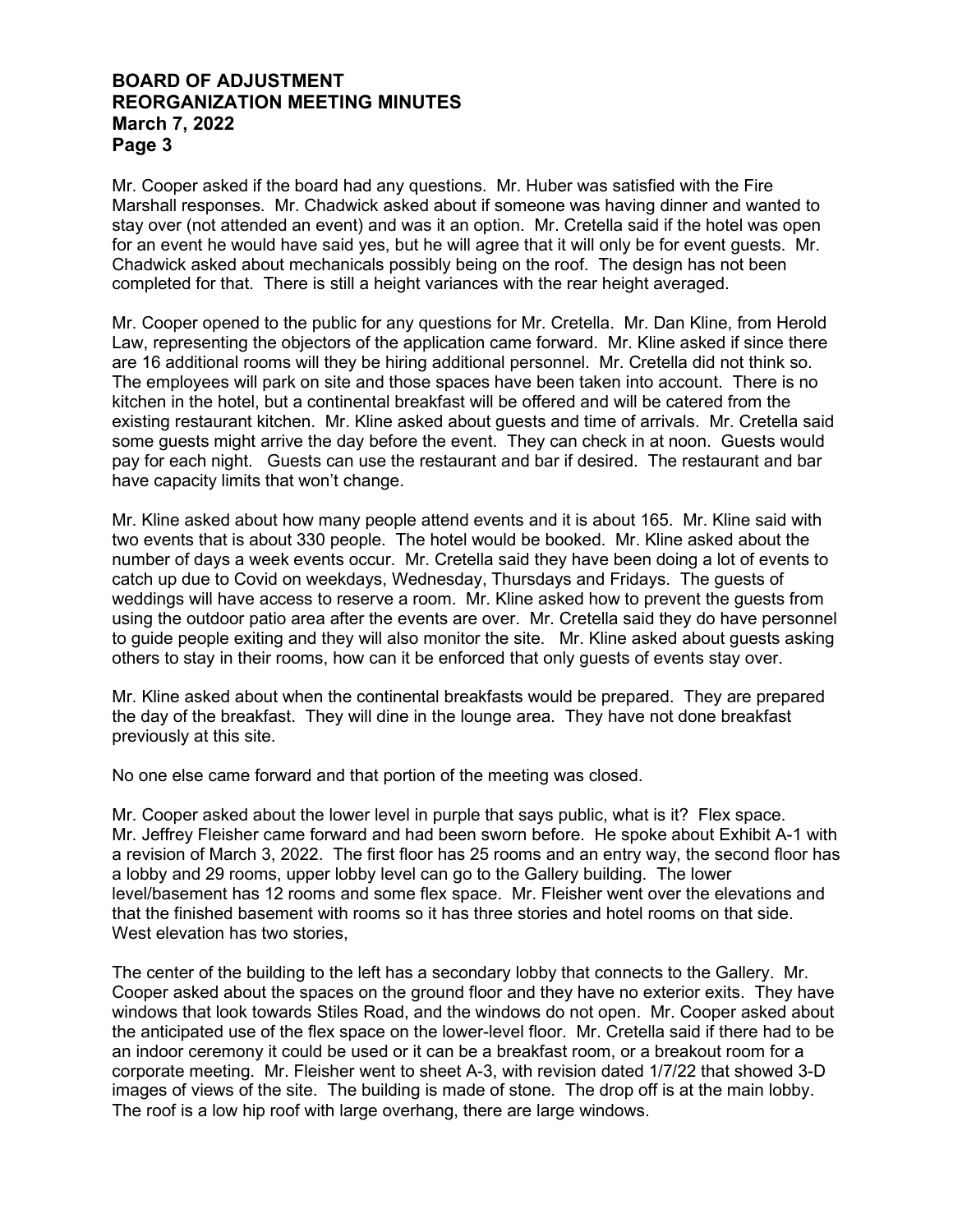Mr. Cooper asked if any board members had questions. Mr. Chadwick asked about the view from Stiles and if it was photoshopped. It is, with the proposed landscaping, you would see the building from Stiles. He suggested adding more evergreens.

Mr. Kastrud asked about the mechanical units and they will be in the basement most likely. With some compressors perhaps tucked around the back of the building (towards Stiles). They agreed to have it in the basement. They have some generators that might need to be brought to the site or may have a permanent generator for the hotel.

Mr. Cooper opened up to the public for questions based upon the testimony just given. Mr. Kline, attorney for opposing residents, came forward. Mr. Kline referred to Exhibit A-1 dated March 3, 2022 and the number of stories at 2 stories. He asked how that was calculated. There are two stories from the front. It does not include the basement, or the upper lobby area. Mr. Kline asked if Mr. Fleisher had reviewed the township ordinance on stories. Mr. Kline read the ordinance. Mr. Chadwick said there is no longer a definition in the Uniform Construction code on a half story. The township has a definition that if a basement is 50% or greater below grade level (which this building is) it is not a floor.

Mr. Kline asked if there was a reason that the building height is not depicted at the corners now. Mr. Chadwick asked about the building data on architect plan and what is the height on the March 3, 2022 revised plan? The architect removed the height so the engineer could show it. The earlier version did not match the engineer height numbers.

Mr. Kline asked how much of an increase in size is the revised plan. It is about 8000SF in total. Mr. Kline asked a question as to what an item is on the plans and they are light monitors into the hallways and is not part of the height calculations. There were other questions on the roof and height measurements. The 27.5 ft. is for the first and second floor. The upper lobby attaches to the Gallery Building and is taller than that measurement. Mr. Kline went over the Exhibit A-2 views. There are hotel rooms in the lower level that face Stiles Road. Mr. Kline went to Exhibit A-3 Rendering and that the view would be in spring or summer. It can be seen from the road during those seasons and will be seen easier in the winter. They will be planting evergreens also. Mr. Kline said that you will be able to see all three levels with the lights on.

Mr. Kline asked about the design and size and it was not similar to the residential properties nearby. Guests of the hotel will go to the Gallery through the upper lobby and use steps or an elevator to get there. There were questions on the capacity for the hotel if it might be possible that there may be more than should be permitted in the hotel.

Mr. Cooper asked if any other members of the public had questions. Seeing no one come forward he closed this portion. Mr. Bohn asked Mr. Chris Nusser, engineer for the applicant, to come forward. Mr. Nusser had been previously sworn.

Mr. Nusser had another exhibit to bring in Exhibit E-1 (for engineer) with date March 7, 2022. It is a colorized landscape exhibit (from the site plan dated 2/21/22). He went over the entrance drive that has been put farther into the site and goes into a culdesac which has three accessible parking spaces. The hotel is closer to the Gallery building and has a connection to it. He showed the new plan without the sidewalk from the hotel to the Gallery building. It keeps guests indoors longer. There are still some walkways. There is a retaining wall along the rear of the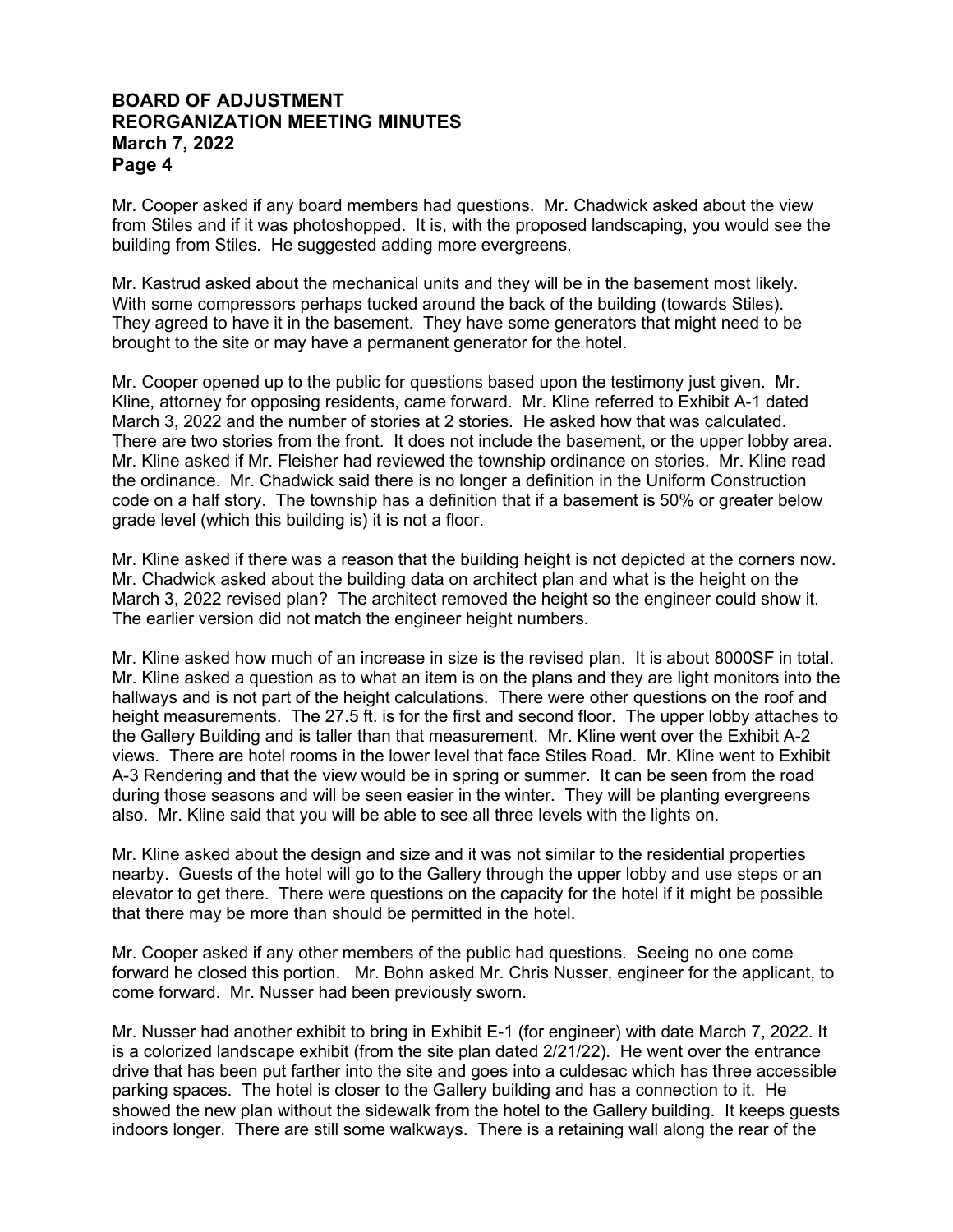hotel/Stiles Road side. This was to support a request from the Fire Marshall to get ladders in the rear on a stable area. The entry drive will be 24 ft wide also for the fire department. The Fire Marshall also asked for a reinforced area near Stirling Road for a ladder truck.

Mr. Cooper asked about the three ADA spaces near the hotel. In the previous plan they had taken five stalls and converted them to 3 ADA spaces. The 5 stalls will remain 5 now.

Mr. Nusser spoke about the earlier building height of 43 ft. (3 stories) and now the building height is 34.25 ft. It is in excess of the permitted height of 25 ft but it is typical of a residential dwelling which has height of 35 ft.

Mr. Nusser spoke about the additional evergreens and will require the township approval. From a Stiles Road perspective Mr. Nusser feels they will be able to provide a very substantial buffer. The upper lobby is there to get to the height of the existing lobby for the Gallery building. The Gallery building will block view from Dillon Road.

Mr. Nusser opined that they still meet all the criteria in the same way (for the variances) that they did before. Except with the revisions there is a better job controlling the circulation on the site, the noise on the site, better operation of the site by bringing the building down in elevation.

Mr. Cooper asked for any board member questions. Mr. Kastrud mentioned that the site plan will address stormwater management. He did asked about it and if they had considered ideas. Mr. Nusser believed there could be a surface basin to control the entry drive and the building with a subsurface/below the building drywell system. Mr. Chadwick asked if they had done any site soil investigation. They have not. There will be some areas they will be digging into the ground and areas where they will not. There may be rock but they had not needed to blast in the past. Mr. Chadwick has concern with basins under the building and issues with that possibly.

Mr. Kastrud suggests a railing will be installed along the new retaining wall around the back. He asked that they consider the color of the wall since it will be seen from Stiles Road. Mr. Kastrud suggests beautifying the court yard area now with plantings.

Mr. Cooper opened up the the public for the applicant's engineer. Mr. Kline came forward and asked about the calculation of the height at 34.25 ft. and asked about the height of each corner of the building. Mr. Nusser said the low side (closest to the corner of Stirling and Stiles) is 40.5 ft. The other rear corner is 37.5 ft.(closer to the Gallery Building). The front of the building closest to Stirling Rod is 31.5 ft. and the left corner front is 27.5 ft. It is measured from the ground to the median roof elevation. Mr. Kline asked what the height of the roof is. Mr. Klein asked why the upper lobby area was not included in the height calculation. Adding that to the calculation it might be a higher number. Mr. Chadwick stated that the roof height is calculated correctly.

Mr. Kline asked that the new exhibit be sent to Mr. Kline (Exhibit E-1). Mr. Kline asked what the total number of parking spaces is without the parking garage. Mr. Nusser said in July 2021 they proposed 205 spaces and now they are proposing 206 spaces. The garage had been eliminated prior to July 2021. There are 209 spaces required. They can comply with that since they will require 3 electric vehicle space and it gets a bonus space for each electric vehicle spots. There was no traffic study done.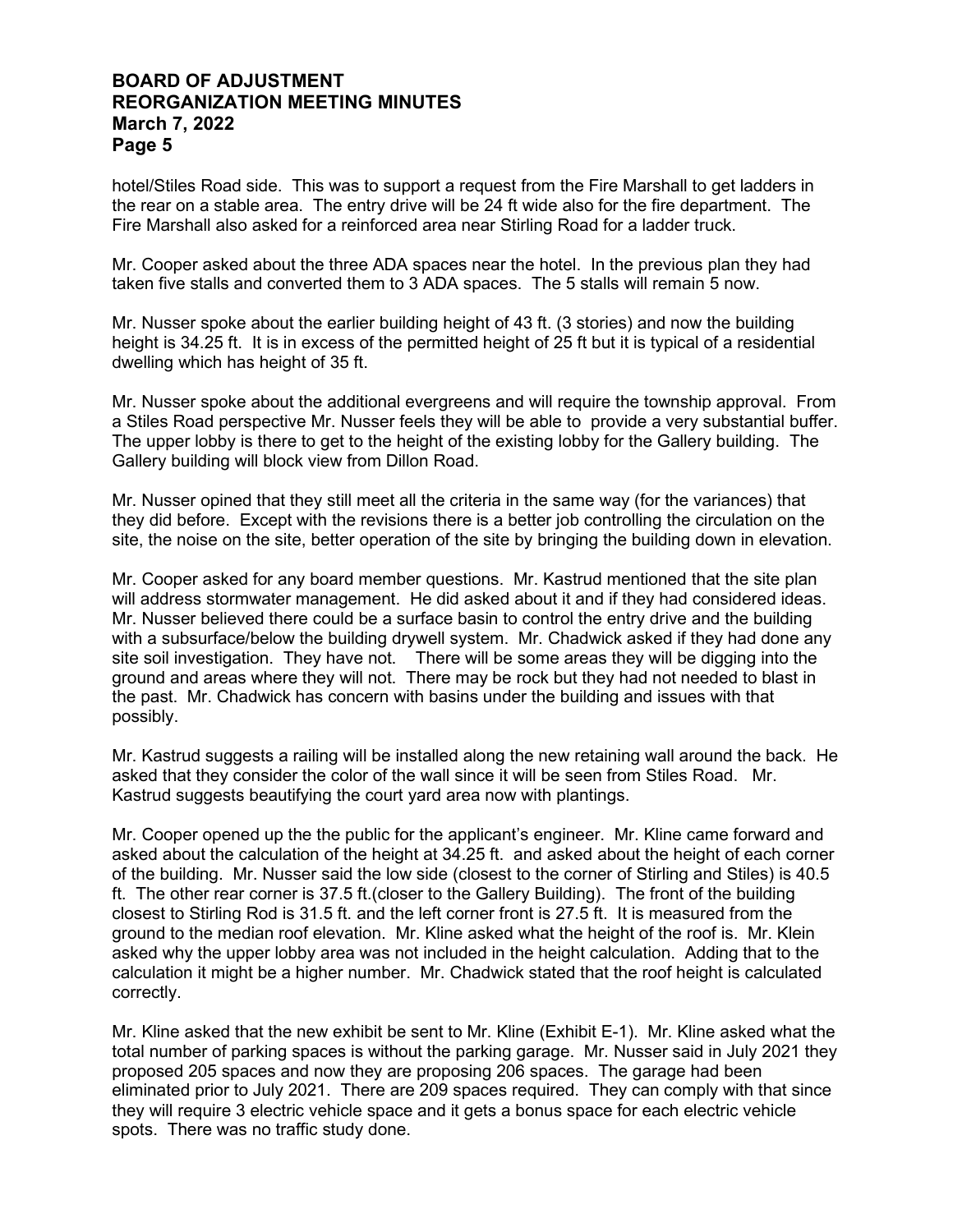Mr. Kline asked about any increase in steep slope disturbance. They do not have a calculation on steep slope. There are some steep slopes where the elevator is proposed for the upper lobby.

Mr. Kline asked if there are any issues with increase of rooms from 50 to 66 and sewerage area waiting list. It will still keep them in the same waiting list. Mr. Kline asked about the removal of 26 trees where it was 22 trees previously. The building is shifted closer to the Gallery Building and some trees are there currently. They will still be replacing 41trees 6 to 8 feet high. There will be native trees and shrubs. Adjustments can be made for additional trees. There was further discussion on trees and how soon will they be mature. Some trees may take 30 years.

Mr. Kline asked by relocating the hotel closer to the existing buildings –how will that better block sound then the previous location. Mr. Nusser said because the guests will stay inside more by using the upper lobby entrance directly into the Gallery. The building is closer and the existing building buffers the sounds.

Mr. Cooper asked if any other public had questions. Mr. Joe Farro came forward from 3 Sage Drive and he asked about trees. The total number of trees proposed as a base is 41 trees, plus any that are deemed necessary by the township planner or engineer.

Maddy will need to carry to April 4, 2022 with no further notice and Mr.Bohn agreed on an extension to act through April 2022

CASE BA 22-01 OptoElectronic Devices, Inc. Block 78 lot 18.01 Variance- Use: Outdoor storage of Equipment, Parking, prohibited trailer

Mr. Richard Schkolnick , attorney for the applicant, came forward and introduced the case. The applicant, Opto, is a current tenant at 141 Mount Bethel Road and has been there for over 20 years. The property is block 78, lot 18.01 and is in the GI, general industrial, zone. The existing use is a permitted use. The application is for a minor site plan approval so that Opto electronics can install some outdoor gas storage tanks that are necessary for its current and future operations. They make semi-conductors and microchips. There is a variance for parking. There are over 400 parking spots with a maximum number of employees 122. They will be loosing 11 spaces so it increases a parking variances. The tanks are on interchangeable trailers. The ordinance does not permit that, it is a d variance. The equipment will be in a fenced compound. There will be three witnesses, including Mr. Zach Blazak, the clients representative, he is a consultant to the client. Mr. Jason Tenant is a health and safety expert. They also had Mr. Terry Coombs who is a planner and will cover the engineering information.

They will all sworn in and Mr. John Chadwick, the Township Planner, and Mr. Christian Kastrud, the Township Engineer, were also sworn in by the board attorney, Mr. Mark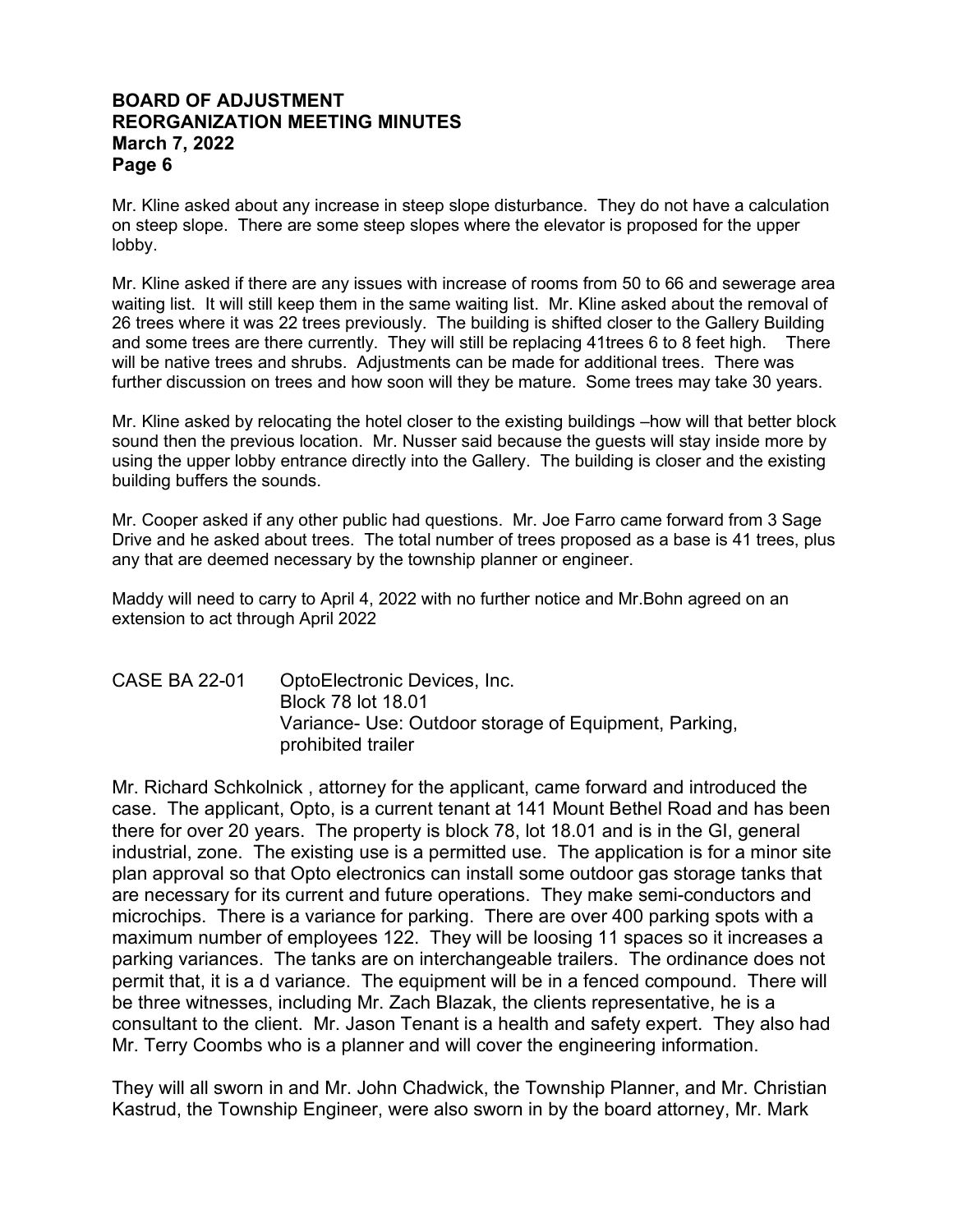Peck. Mr. Scott Bowen, a board of adjustment member, joined the meeting for this hearing.

Mr. Zach Blazak is a consultant and has done projects in the region. They got data from the Human Resources department on the number of employees. The main shift has 122 employees. In total there are only 221 total personnel working so parking will not be an issue. Opto deals in various factions of semi-conductors and microchips. He went over the process that will require the tanks; devices that are temperature sensitive such as car parts and the gas is part of the process. The current plan is about once a month the tanks will need to be swapped out. The process takes about 40 minutes to an hour. It is best to fill offsite in a controlled environment instead of at the Warren site. This makes it not possible to have permanent trailers. They have identified a good spot for trucks to pull through.

Mr. Kastrud asked that they run through the numbers on parking. There were 591 spaces required for the site. There are 432 existing, and 421 proposed. The first shift of employees is 122. Total number of employees is 221. Many empty spaces.

Mr. Chadwick said the site had been set up for 3 shifts and the variances were granted 25 years ago for the 591 but the parking ordinance requires the number be per employee.

Mr. Cooper opened up to the public for questions. No one came forward.

Mr. Schkolnick brought Mr. Jason Tennant up and is a EHS Director with II-VI and has been working with the company for about 20 years. He is very familiar with the facility. EHS is Environmental, Health and Safety. He gave his credentials and was accepted.

Mr. Tennant went over the Fire Marshall memo. The company is agreeable to all regulations required. They work with the employees at the site and the Township emergency personnel to the specific possible scenarios. They will provide them training material and bring the local fire departments on site and walk them through the procedures. There is an instrument to detect any hydrogen leaks. If the fire department does not have a detector the applicant will make sure they have it. There is adequate water supply available. The flow rate is more than adequate and is tested once a year.

There is fencing and bollards to protect the equipment proposed. There will be some piping above ground. There will be adequate lighting and there will be cameras. There is excellent detection in the building and they will be adding gas detection outside by the hydrogen tanks to make sure they do not meet 25% of the lower explosive limit. The gas would shut off. There is an ERT (Emergency Response Team) on the site currently and it has 36 members. There is coverage at all times the plant is operating.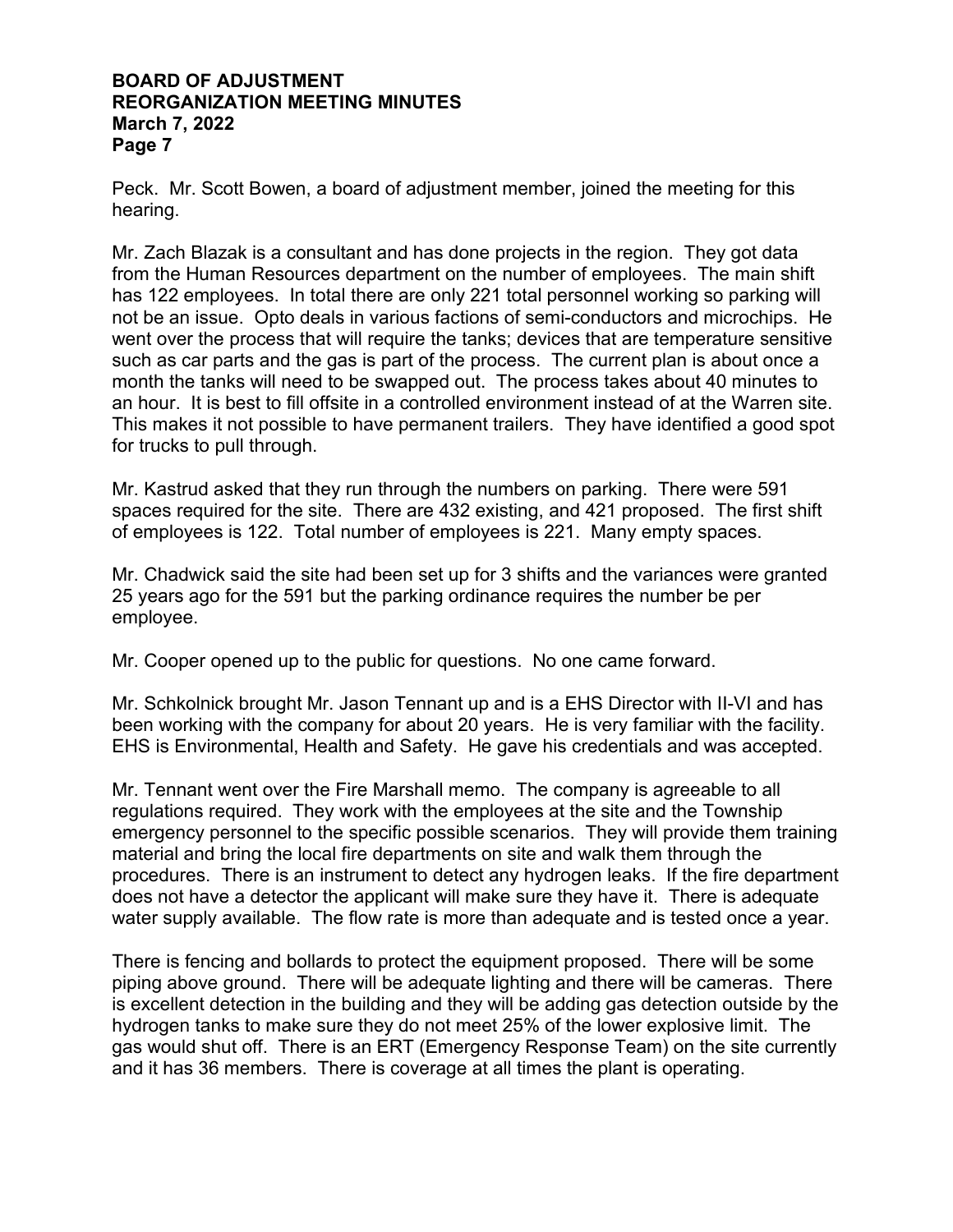Mr. Bowen had asked what the worst case problem would be. Mr. Tennant said that the gas is hydrogen and the biggest concern is a fire or an explosion type of reaction. There is hydrogen in the tank and a small amount of hydrogen in the lines going into the building. There are gas detectors that are going to be in the building. If they detect 25% (and it is not flammable at that level) it will have an automatic shutoff of the gas. There are gas alarms and they will evacuate the building. Mr. Bowen asked if at that point they call the Township emergency officials. It depends on what the evacuation is for.

Mr. Tennant said that hydrogen is extremely light and rises, it does not stay down and spread. Water would be used to stop and cool the area. There are shut offs near the tank. The systems are designed to relieve pressure so they wouldn't explode. He did not know how far or wide an area might be affected. There are two gasses involved, one is hydrogen, one is argon. Argon is an inert gas.

Ms. Carleo asked how often they practice the evacuation drills and about the 25% and a false alarm. Mr. Tennant said they do evacuation drills twice a year currently. If they feel it is required to do more drills they could do more. They are insured and will also cover this and had to go through a review with Zurich. Ms. Carleo asked about the timing to evacuate and the time of response for first responders.

Mr. Tennant said if there is an alarm the first thing that happens is gas shut off. Then they evacuate and he said that takes less than ten minutes. The evacuation plan is shared with the emergency action plan submitted to the town.

Mr. Cooper asked why they would not have permanent tanks. Mr. Tennant explained that the permanent setup there has more chance of leaking.

Mr. Huber asked if this was the first time having hydrogen gas at this site. Perhaps small gas cylinders have been on site. Mr. Huber verified that everything on the Fire Marshall's memo will be agreed to, and the applicant does agree.

The employee team is trained in leaks and spills. The local Fire Marshall will inspect the facility once a year. They follow OSHA guidelines. They have personnel that inspect equipment also. The insurance company also does reviews.

It reduces risk with having the tanks filled offsite and it is more expensive to do this way.

Mr. Tony Coombs came forward as the Planner and is a landscape architect. He gave his credentials and was accepted. He has reviewed the plans, he will explain some of the engineering but will not be testifying as a civil engineer.

Exhibit A-1 is sheet 2 of 2 of the plans submitted and is existing conditions showing the overall site. There is a blow up of the disturbance limits. The site is 22.2 acres in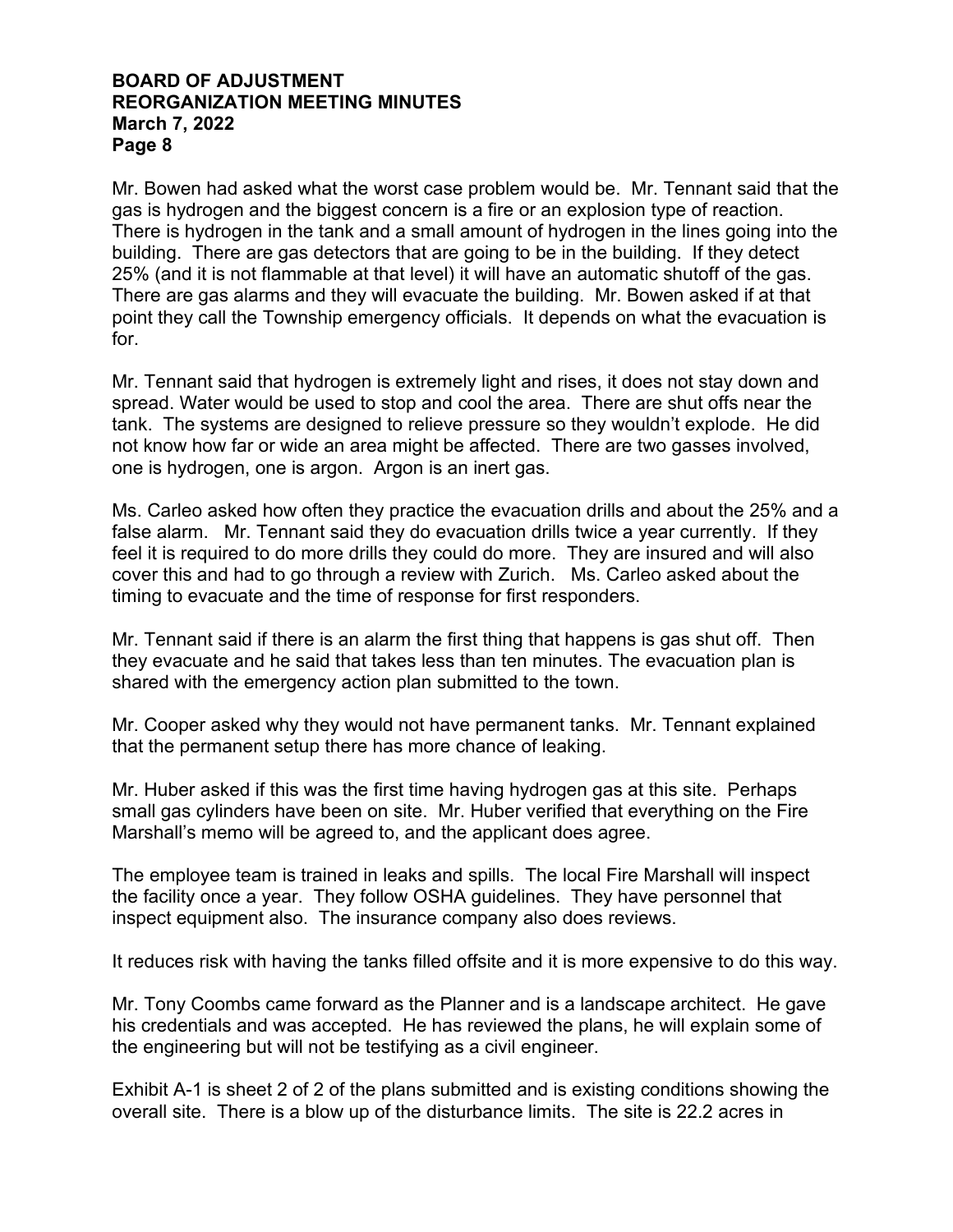General Industrial zone. It is bordered by Mount Bethel road and Technology Drive. The building is 147,000SF. There are 432 parking spaces. Mr. Coombs went over the area for the project. There is an area of about 1100 to 1200Sf of disturbance/tree clearing and about 1100SF of existing paving (the 11 parking spaces they will eliminate). The next page of Exhibit A-1 shows the view of the proposed improvements, the existing tree line, the area to the west has some dense bamboo and screens along with other trees and shrubs. They do propose some evergreen trees.

Exhibit A-2, is the aerial of the site and it shows the vegetative growth. The pipes will be 10 ft. above grade. There are concrete footings. The pipes are small. The pipe was at first more in the treed areas and now it basically runs along the parking lot. The tank enclosure is 60 x 32. It is enclosed with a six foot chain link fence. There are bollards along the perimeter. They discussed the areas of the tanks.

Mr. Chadwick mentioned the pipes being 10 feet in the air and they can maintain the grass. Mr. Kastrud asked if there were other location on site for this work that may not be as visible from the roadways. Mr. Coombs said they could add more evergreen trees. Mr. Kastrud asked if the poles get lit or just security lighting in the area of the tanks. It is just security lighting in the area of the tanks, and is motion activated. There is existing parking lighting. Mr. Kastrud asked about the earlier barb wire proposed. It will not be on the plan now. There is no stormwater increase expected but with reviews and audits it would be appreciate that the applicant provide the township with any stormwater manuals.

Mr. Cooper asked if there were any questions on this testimony.

Mr. Coombs continued and it is a d variance.The project with the variances would meet the positive criteria of useful land use law as providing a site that is particularly suited. It is a well buffered location. It is in the proper zone. Surrounding uses are compatible. The company has been running for over 20 years. It advances the purpose of zoning under the MLUL by encouraging the coordination of the various public and private procedures and activities. There is plenty of open space on the site and is able to accommodate this use.

Mr. Coombs continued with regard to the negative criteria, the variances can be granted without substantial detriments to the public good. He sees no detrimental impact to the surrounding properties. It is not impairing the purpose of the zone plan or the master plan. He discussed the wording of the ordinance and temporary trailers.

This is a good accessory use for the property.